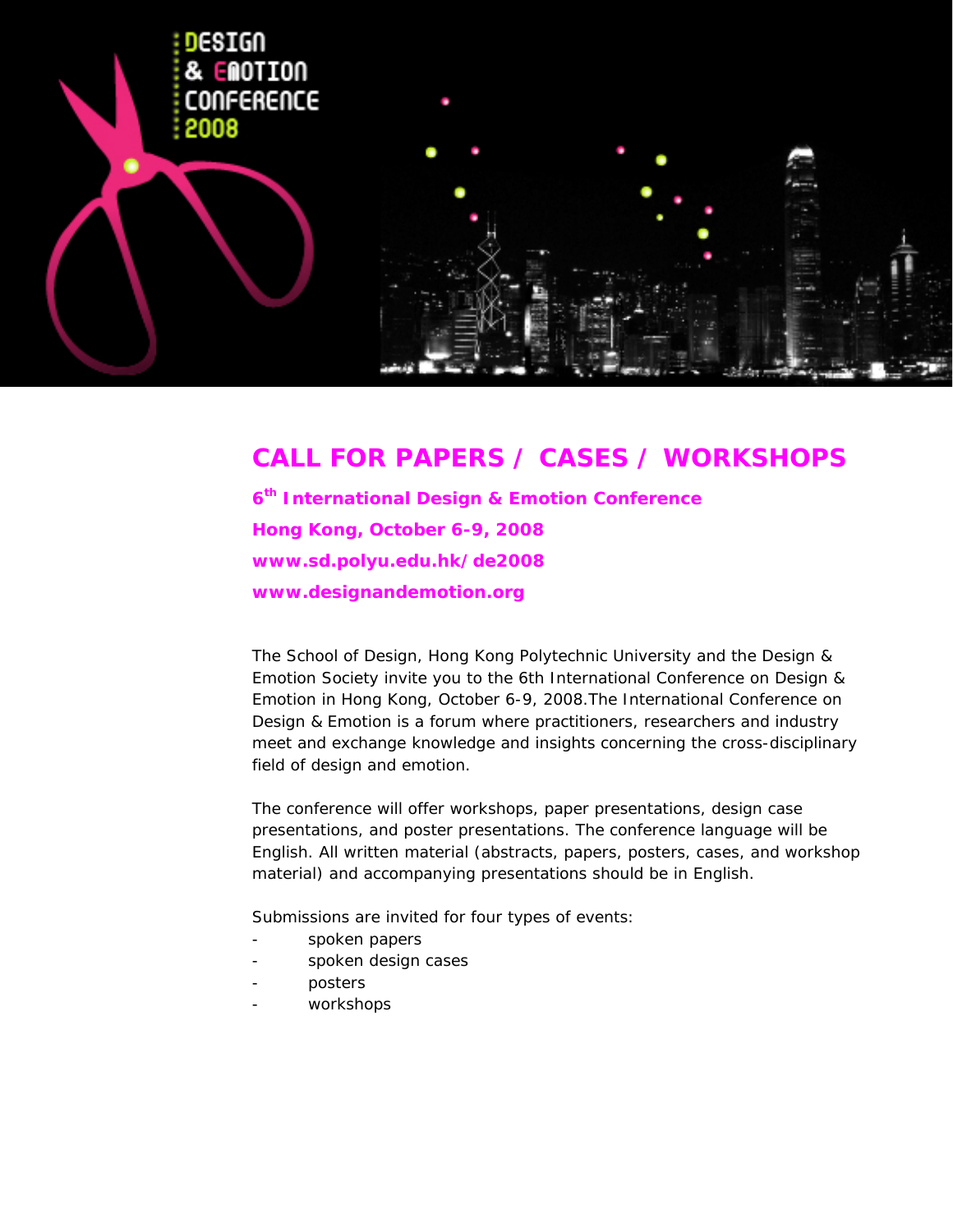# **Call for papers**

D&E conference invites abstract submissions of 500 words of a maximum length. Submissions are invited on significant, original, and previously unpublished research in the domain of design and emotion. Authors of the accepted abstracts will be invited to submit a paper of 4000 words of maximum length, or a poster to present the work. Please make sure to include one conference theme (see below) for each submitted abstract. See the conference website for additional submission details. Note that abstract acceptance does not guarantee paper acceptance because both the abstracts and the full papers will be submitted to a review procedure.

# **Call for cases**

D&E conference invites practitioners to submit design cases that relate to the theme of design and emotion. Submissions should include the presenter's name and affiliations (organization, design company, etcetera), a brief description of the case of 500 words of maximum length, and (if possible) pictures or renderings illustrating the case. Authors of accepted cases will be invited to submit a power point visual presentation of the design case with 30 slides maximum, and to present the case at the conference. See the conference website for additional submission details.

# **Call for workshops**

D&E conference invites researchers and practitioners to submit proposals for workshops. The purpose of these workshops is to provide a platform for presenting novel ideas in a less formal and possibly more focused way than the conference itself. The format of each workshop is to be determined by the organizers, but it is expected that they contain ample time for general discussion. The preference is for half-day or one day workshops. See the conference website for additional submission details and deadlines.

Abstracts/proposals can be submitted via the conference

website: www.sd.polyu.edu.hk/de2008

# **Important Dates**

- **31 January** Deadline for abstract submission
- **29 February** Notification of acceptance of abstract
- **30 April** Deadline for full papers/cases/posters
- **15 June** Notification of acceptance for papers/cases/posters
- **15 August** Deadline for final submission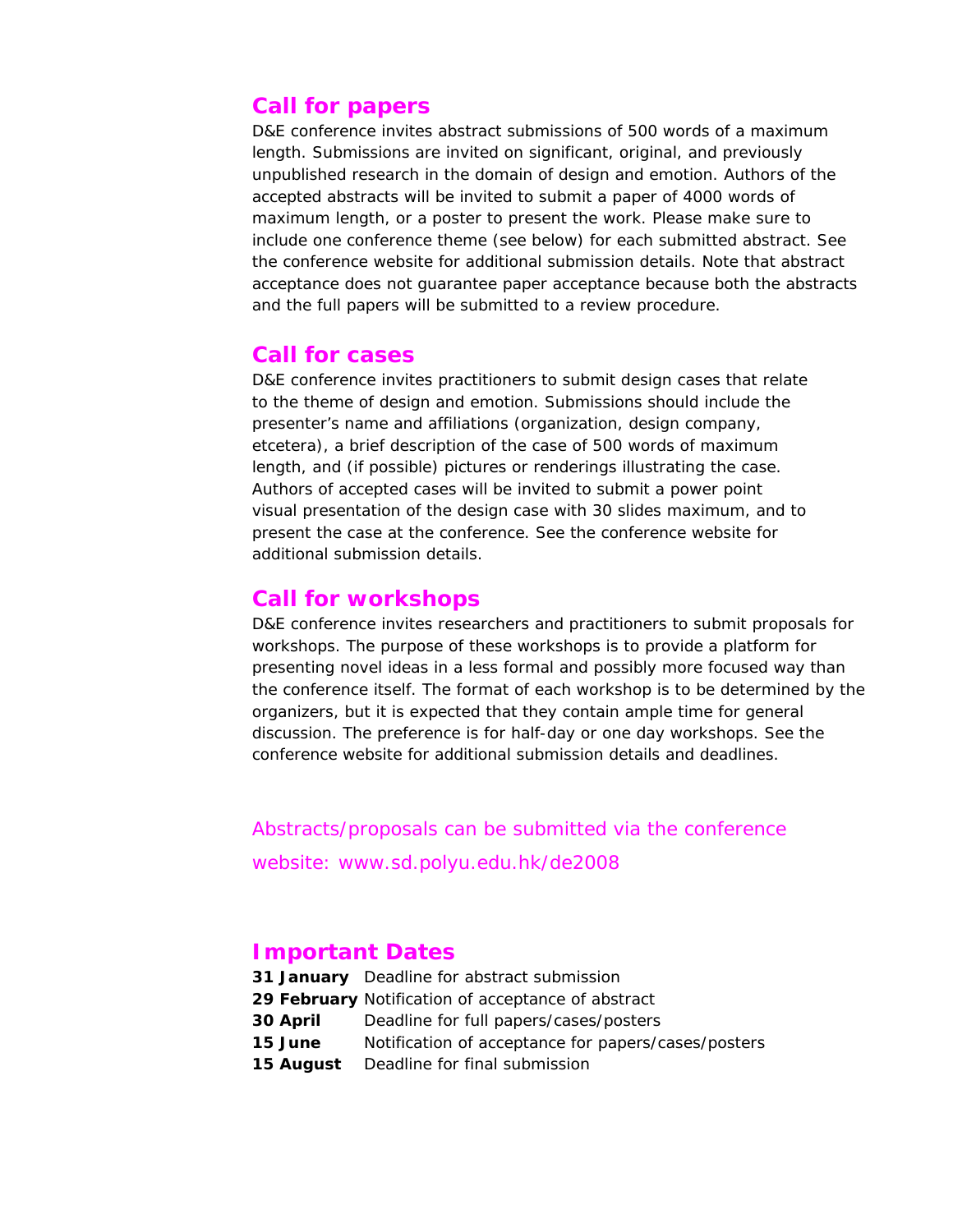# **Conference Themes**

The main theme of the conference is **Design and Emotion**. Contributions are invited on the overall theme and in particular on the following sub-themes:

### **Values & Culture**

Emotions are closely linked to values; our strongest emotions we experience in response to things we value most. Some of our values we share with all humans, and some differ across cultures. This theme invites papers that focus on the relationships between design, values, culture, and emotion, and in particular papers that address the Asian lifestyle; East vs. West; social culture and design; globalization.

### **Usage & Interaction**

Product usage and user-product interaction evoke emotional responses that go beyond the initial emotional impact of product appearance. Interaction can generate emotional episodes that involve emotions such as pleasure, frustration, delight, boredom, interest, and so forth. This theme invites papers that propose interaction models, design solutions and theories for design interaction and emotion.

#### **Modeling Experience**

In spite of the subjective and personal nature of emotion and experience, design for experience allows for structured approaches that are based on, or identify, opportunities for modeling experience. This theme invites papers that propose tools, methods, theories and techniques, that focus on the relationships between objective design parameters or product attributes and subjective experiences.

#### **Technology & Materials**

Although materials and technology cannot experience emotions, their objective properties, which are perceived with our eyes, ears, nose, mouth, and sense of touch, will generate subjective impressions. This theme invites papers that address the emotional impact of materials and technology, affective computing, and the challenges of building emotional machines, such as emotional robots.

#### **Brands & Consumption**

Emotions are closely related to motivations, and they will influence our consumer behavior, such as, purchase intentions, in store decisions, and price willingness. Brands are often carriers of these experiences, and the success of a brand is inevitably linked to emotion. This theme invites papers that explore the relationship between brand, emotion, and consumer behavior.